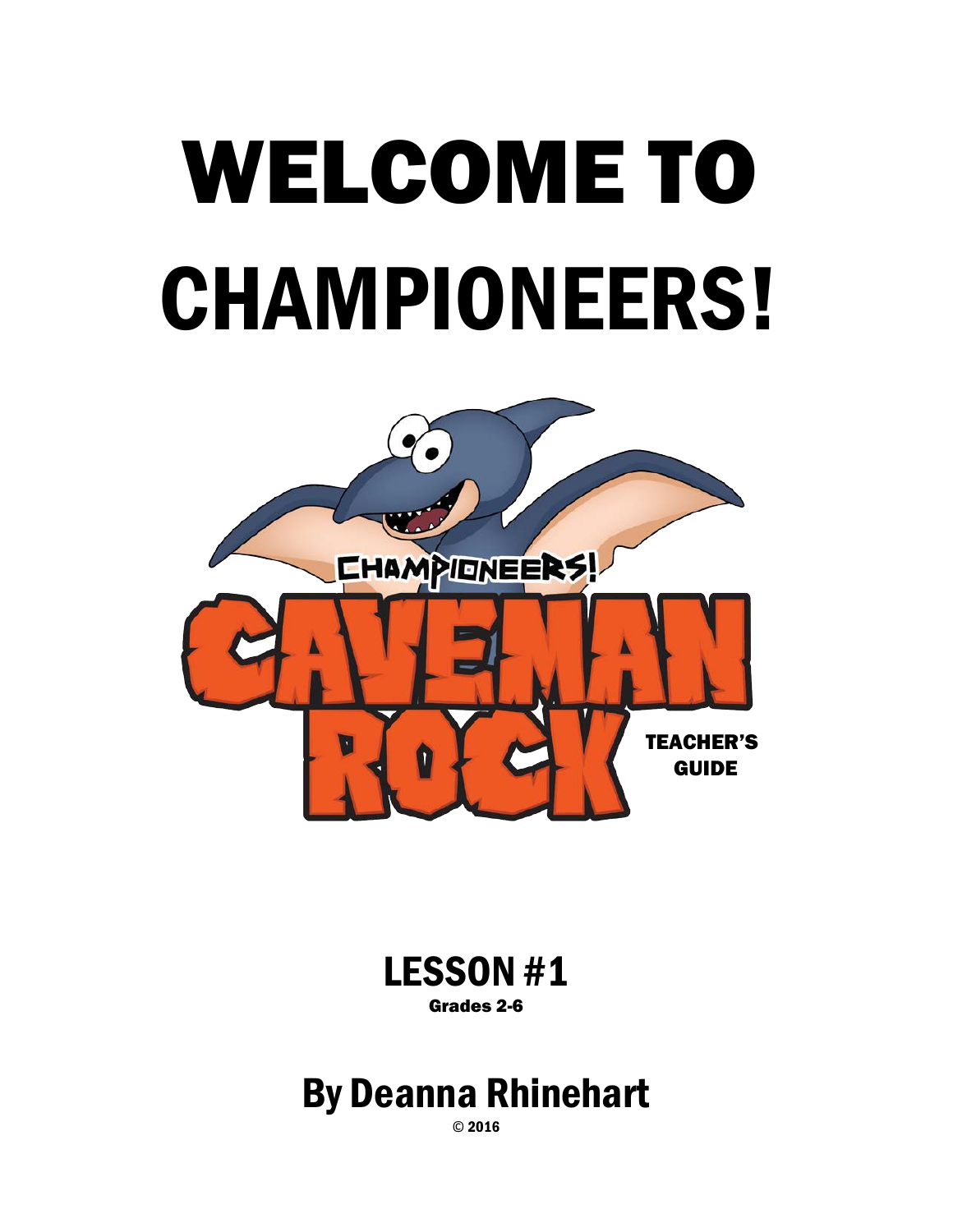





# **Lesson One I'll Be Me and You Be You!**

- **Key: Leaders Like Themselves**
- **Concept: Comparison**

#### **Class Agenda**

- **1. Greetings**
- **2. Video:** Intro: Episode #1
- **3. Sing & Swing:** What Makes Me Rock
- **4. Video:** Lesson #1: Comparison
- **5. Activity:** Tall toSmall
- **6. Sing & Swing:** What Makes Me Rock
- **7. Review**
- **8. Leadership Challenge:**

The Grateful Game

## **Materials**

- 2-3 different kinds of stuffed animals
- Rhythm sticks

# **Objectives**

- **Video: Intro Caveman Rock**
- **Song: What Makes Me Rock**
- **Lesson: We're All Awesome**
- **Game: Tall to Small**
- **Challenge: The Grateful Game**

## **In a Nutshell**

Welcome students. Listen to Intro and meet Hairy and Shag. Watch Comparison Lesson video. Talk Time. Share a childhood story about comparing yourself to others and relate it to Al-x. Champ Chat and leadership challenge.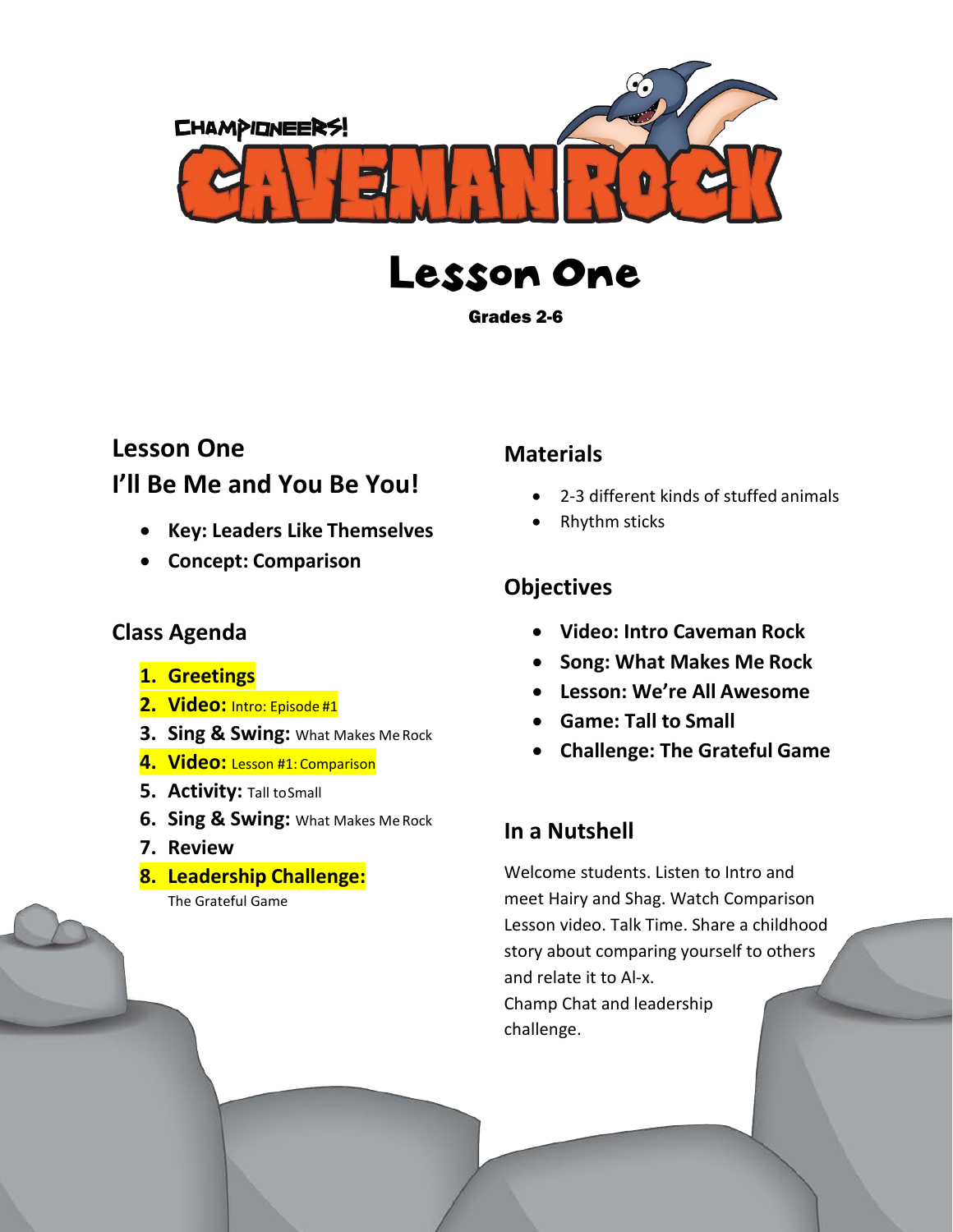| Lesson One - Quick View |                         |                 |                                                |                                                                                                                                                            |
|-------------------------|-------------------------|-----------------|------------------------------------------------|------------------------------------------------------------------------------------------------------------------------------------------------------------|
|                         |                         |                 |                                                |                                                                                                                                                            |
|                         | Greetings               |                 | 2 min Set the tone for your<br>class           | With your greatest enthusiastic<br>presentation, greet your class and tell<br>them you have a HUGE treat for<br>them. Briefly share about Caveman<br>Rock. |
| <b>Bonus</b>            | Video: Intro            |                 | 3 min Intro to Caveman Rock                    | Show Video: Episode #1 - Hairy and<br>Shag introduction.                                                                                                   |
| 2                       | Video: Lesson #1        | 3 min           | Comparing: There's no<br>best, just different. | Intro: Show the video of Hairy and<br>Shag comparing hair.                                                                                                 |
|                         | Leadership<br>Workbook  | $5 \text{ min}$ | Pages 10-11                                    | I'll be me and you be you $-$ that's<br>what makes us rock!                                                                                                |
|                         | Champ Chat              |                 | 3 min Establish line-up                        | Comparing<br><b>What Makes Me Rock</b>                                                                                                                     |
|                         | Leadership<br>Challenge | 1 min           | Recognize Intrinsic<br>Value                   | The Grateful Game, Leaders like who<br>they are.                                                                                                           |